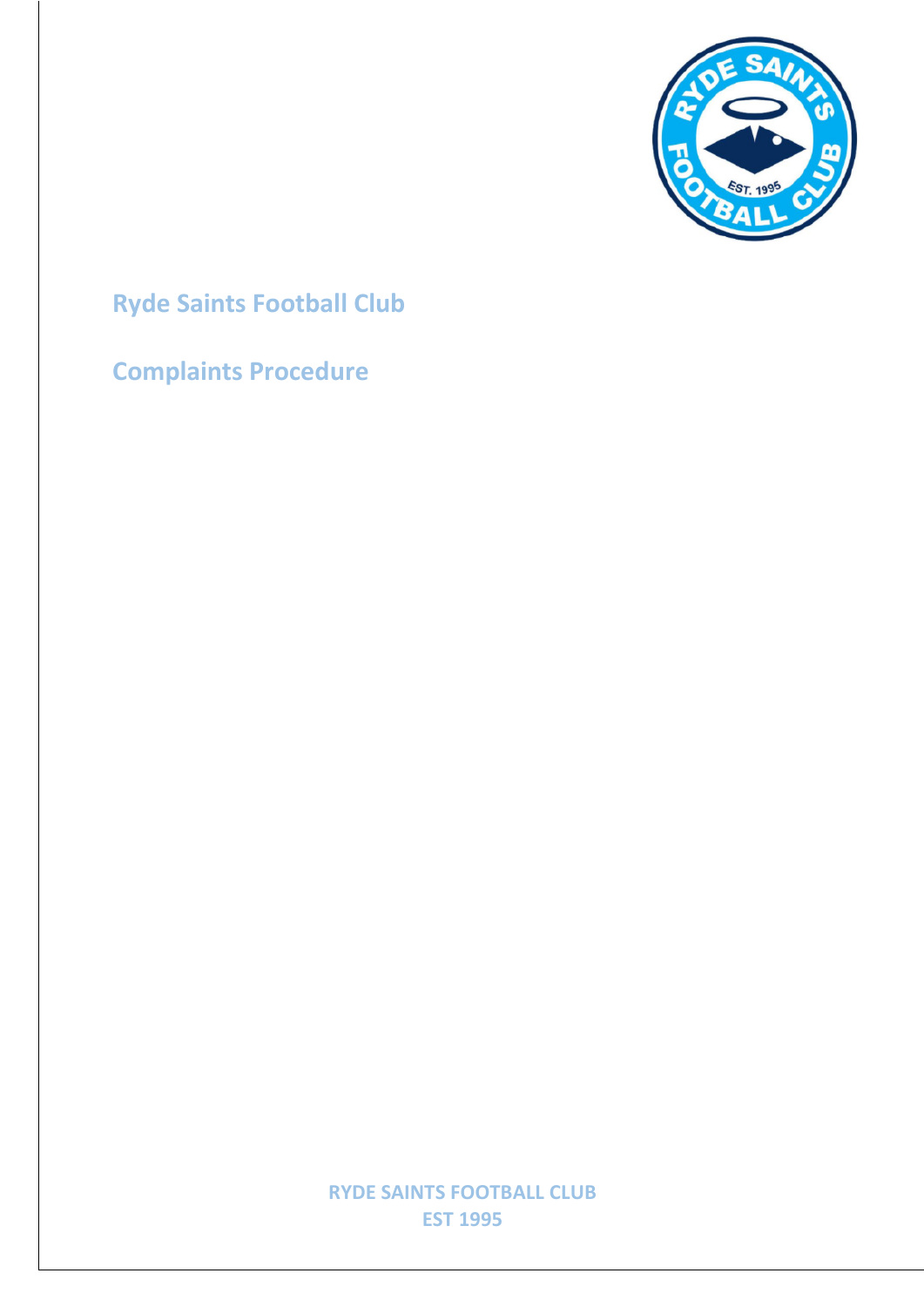

## **Part 1: Commitments and Directions to Persons Wishing to make a Complaint**

Before making a formal complaint to Ryde Saints about a participant, representative of Ryde Saints or any process, regulation or policy, it is important that you consider resolving the issue by informally contacting the relevant person. In most cases, issues are resolved quickly with no need to be recorded in a formal process.

If you feel like you cannot speak with the relevant person or If you remain unsatisfied with their response and/or the outcome, you can then make a formal complaint to Ryde Saints by following our Official Complaints Procedure as detailed below.

Who to contact to make a complaint: Complaints should be made in writing using the complaints form and attached in an email to Jayden Frankling (Ryde Saints Secretary) jaydenfrankling@gmail.com. If you wish to make us aware verbally of your intentions to make a complaint or are seeking clarity on the process, you can contact someone relevant found on our club website list of contacts.

Documentation required: Formal complaints will be accepted in written form or via email. To make the process easier, and to ensure that all complaints are dealt with in a timely manner, a 'Ryde Saints - Complaints Form' is available for download via our website or via the club Secretary, Chairman or Welfare Officer.

When a complaint is received, Ryde Saints will:

- Acknowledge your complaint in writing within 48 hours of receipt
- Advise you of any further information that is required or ask you to complete the 'Ryde Saints-Complaints Form', if not already completed.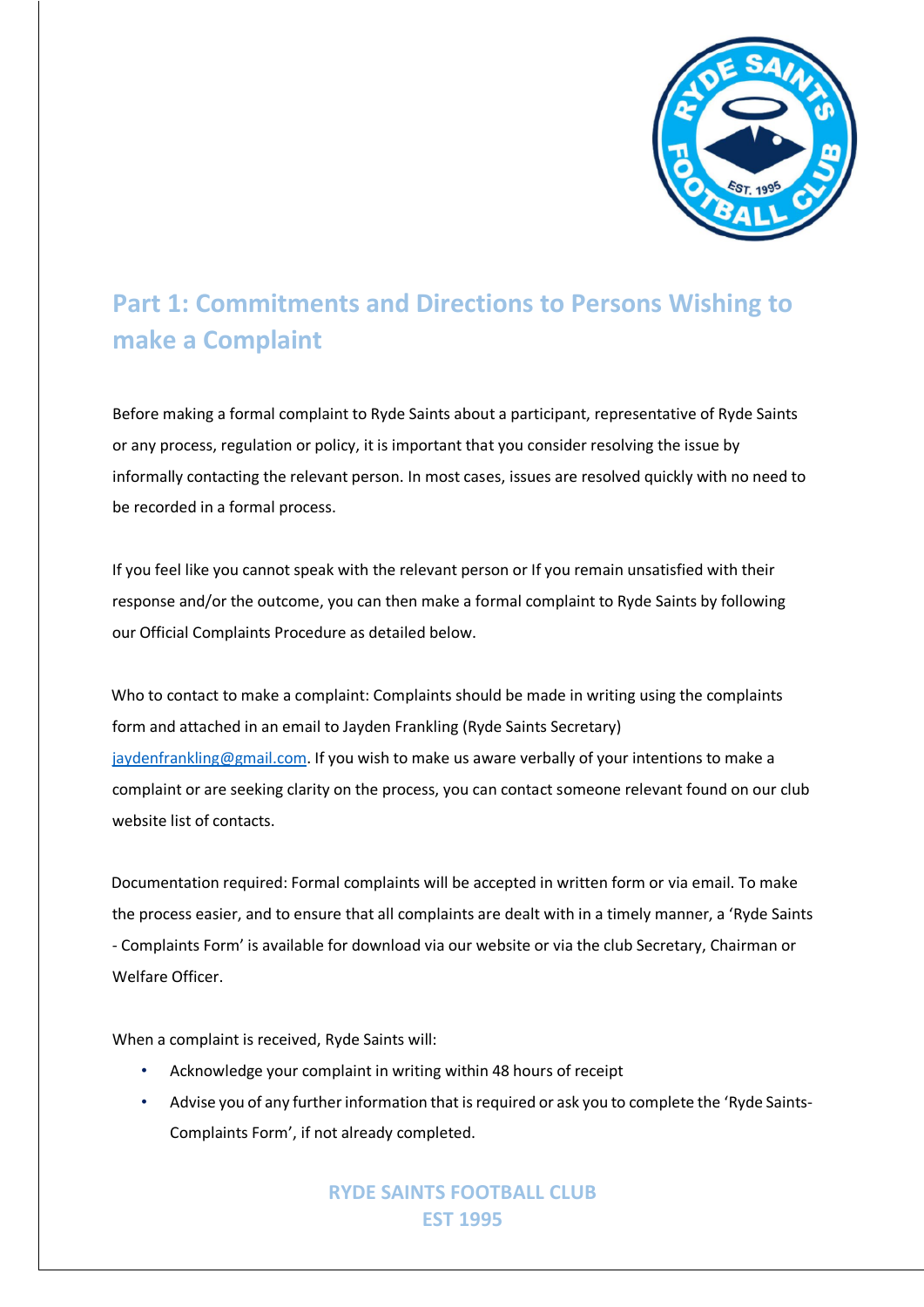

- Advise you if information is required from a third party and seek your written permission to do so.
- Indicate to you the timescales involved in resolving your complaint.

Use of Social Media to complain: Ryde Saints will not acknowledge or accept a formal complaint via any form of social media. We monitor effectively all our social media accounts and wherever possible we will try and identify your contact details to ensure we address any observations or concerns expressed. All responses will be made either via direct message (DM) or via email or phone. Ryde Saints reserves the right to communicate with you via social media to direct you to our website where the Complaints Procedure is published.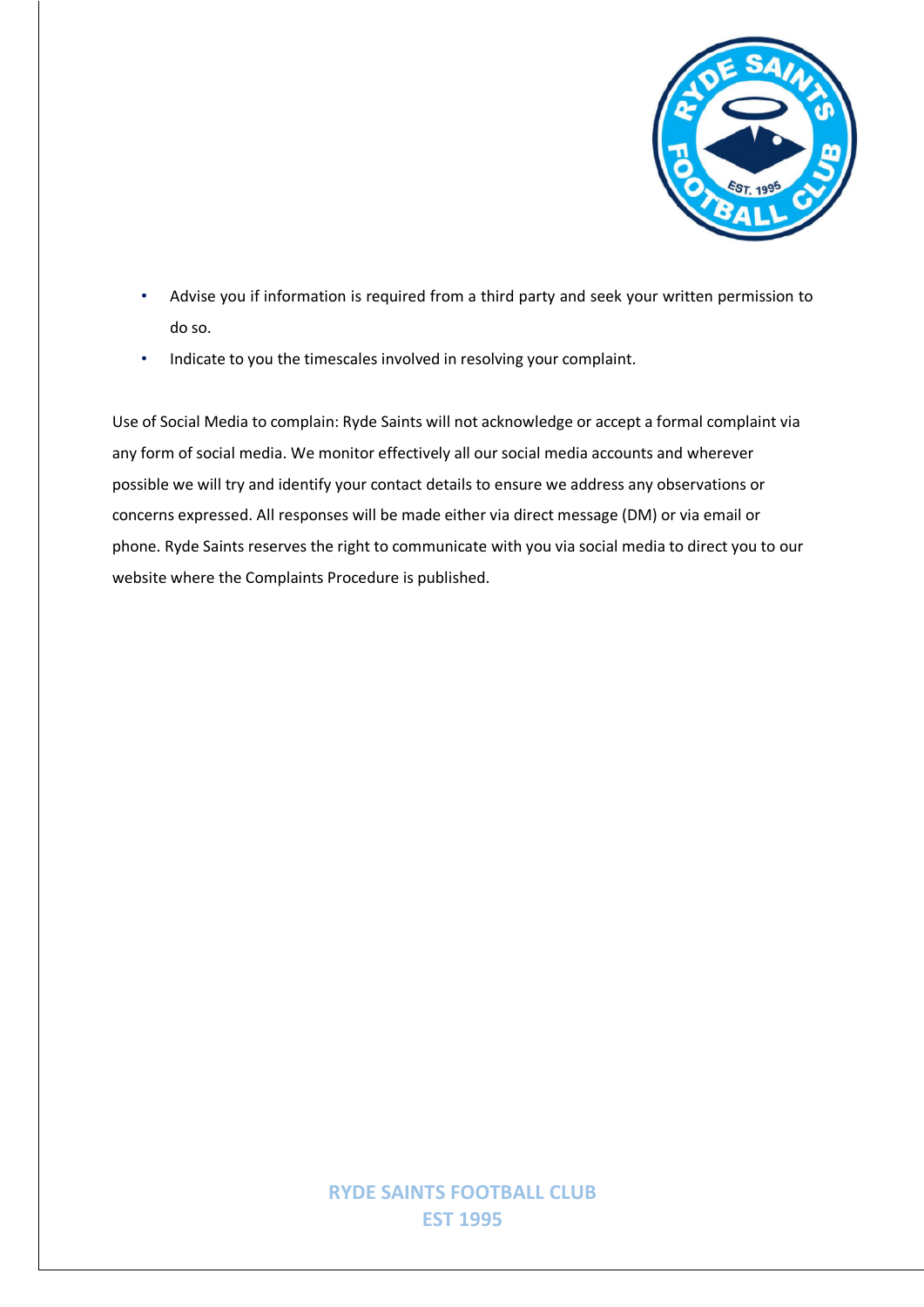

## **Part 2: Complaint Resolution Pathway**

#### **Stage 1 – Internal Resolution**

In many cases, a Complaint may best be resolved by the person who is responsible for the subject of the complaint. If the matter cannot be resolved by internal resolution, Ryde Saints will progress the matter to Stage 2.

If the complaint relates specifically to a third person and/or entity (Ryde Saints Volunteer), they will be informed and given a fair and transparent opportunity to respond in writing with their account. This will be completed before progressing to Stage 2.

#### **Stage 2 - The Formation of a Complaints Working Group**

The Secretary will, upon receipt of all information, form a 'Complaints Working Group' (CWG) with a minimum of 3 committee members. The secretary may be a panel member and/or Chair or may choose, at their discretion, to delegate full responsibility to the panel that will be responsible for appointing a Chair and addressing the complaint, updating the secretary on their progress throughout.

If the secretary does not Chair the panel, the CWG Chair will write to the Complainant with the result and outcome of the complaint and will keep the secretary informed of the progress in order to ensure the complaint is resolved in the timescales issued to Complainant when the complaint was initially received. If the timescales need to be extended, it is only the secretary, or nominated deputy, who can write to the Complainant to advise them of the revised timescales.

Ryde Saints strives to resolve all complaints with 14 working days of receipt. Where this is not feasible (i.e. due to the depth of the investigation required), the Complainant will be provided with an update on the progress made and will be given an indication as to when a full reply is expected to be issued.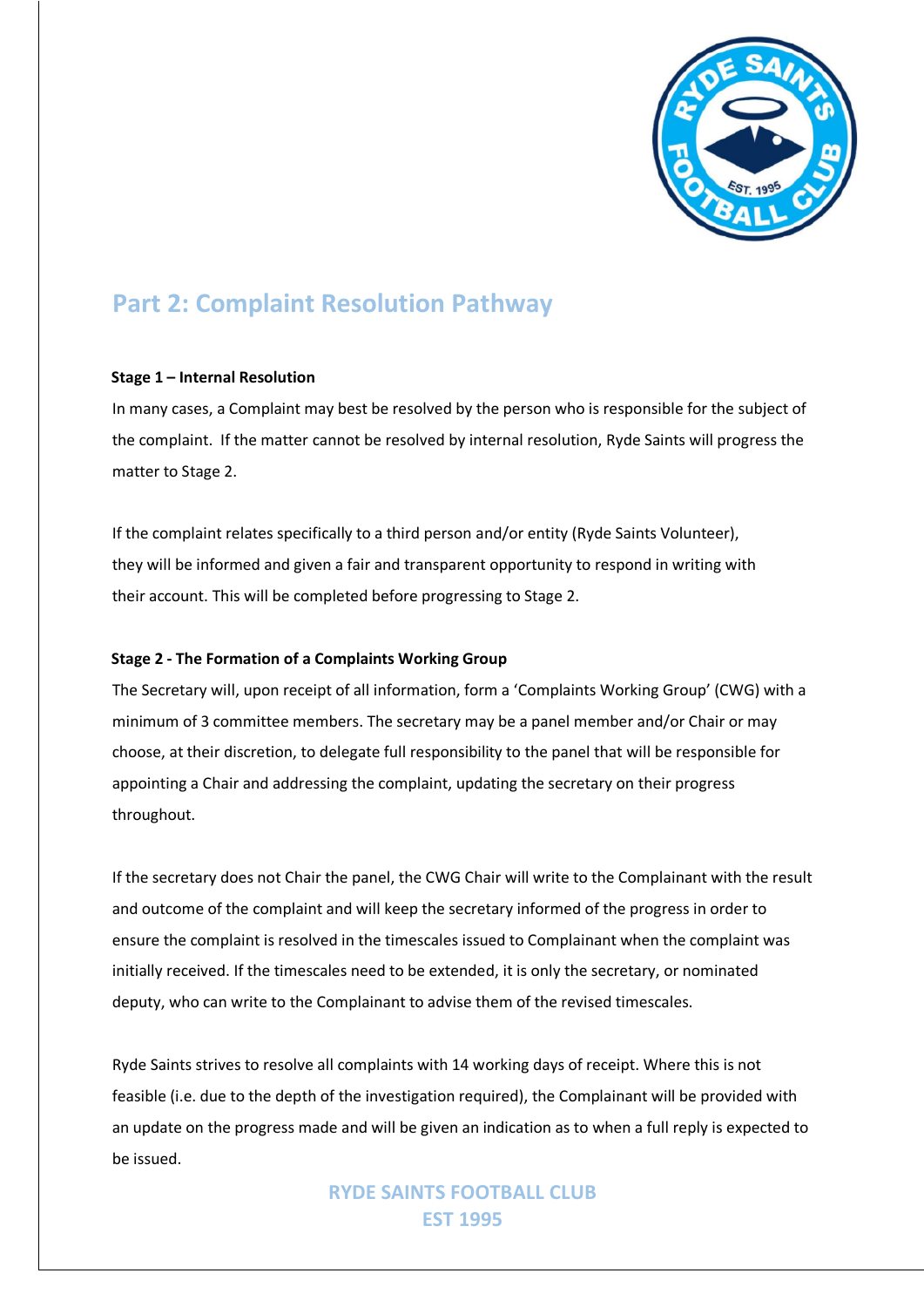

The reply to the Complainant will include a summary of the investigation undertaken, the findings of those investigations, the conclusions of the panel, and any action taken as a result of the complaint. Details of the **Escalation Procedure** will be provided at this stage.

#### **Stage 3 – Escalation Procedure (1)**

If the Complainant feels that the problem has not been satisfactorily resolved in line with Stage 1 or Stage 2, they can refer their complaint to the Hampshire FA via relevant person that can be found here https://www.hampshirefa.com/about/safeguarding-and-welfare

#### **Stage 4 – Escalation Procedure (2)**

If the Complainant feels that the problem has not been satisfactorily resolved at Stage 1, Stage 2 or Stage 3, they can refer their complaint to The FA which is the governing body for the game in England and is primarily responsible for all regulatory aspects of the game.

Customer Relations The Football association Wembley Stadium PO Box 1966 London SW1p 9EQ Tel: 0) 800 389 0699 (Monday –Friday, 9am – 5pm)

#### **Final Stage**

The final option is for the Complainant to refer their compliant to the Independent Football Ombudsman which has a clear remit to receive and adjudicate on complaints from football supporters and participants which have not been resolved by the football authorities. The Independent Football Ombudsman Suite 49 33 Great George Street